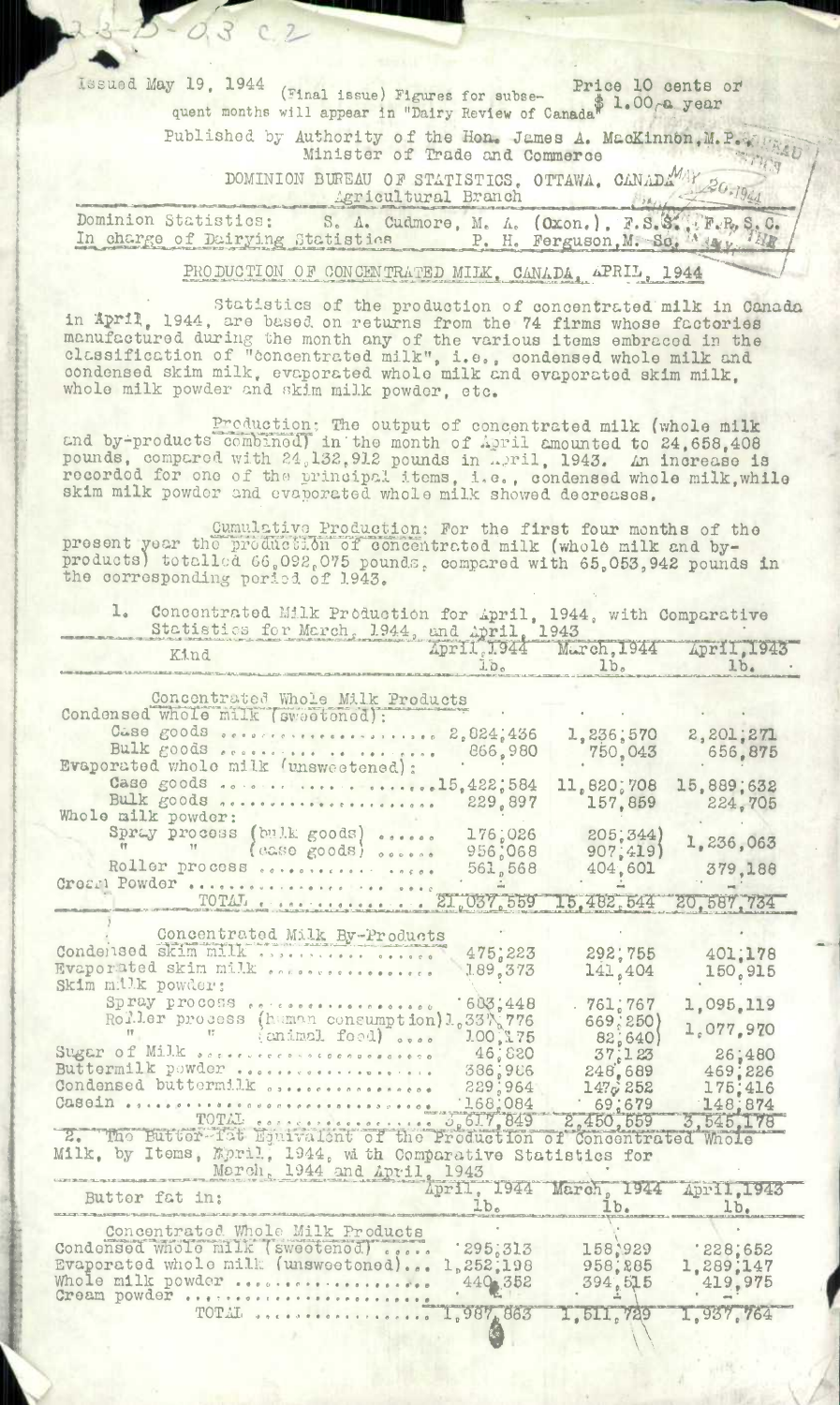$-2-$ 

3. Cumulative Production of Concentrated Milk for the Four Months Ended April 30, 1944, with Comparative St\_tistics for the Four Months Ended April 30, 1943.

| Kind                                                                                                                                                                        |                               | 1944                                       |                               | 1943                                                            |
|-----------------------------------------------------------------------------------------------------------------------------------------------------------------------------|-------------------------------|--------------------------------------------|-------------------------------|-----------------------------------------------------------------|
| Concentrated Whole Milk Produucts                                                                                                                                           |                               | $1\overline{b}$ .                          |                               | Ib.                                                             |
| Condensed whole milk (sweetened):<br>Caso goods                                                                                                                             |                               | 6.535.880<br>2,736,105                     |                               | 5.026.403<br>2.213.156                                          |
| Evaporsted whole milk (unswectoned) :<br>Caso goods<br>Bulk goods                                                                                                           |                               | 41, 411, 968<br>660,001                    |                               | 43,308.488<br>675,006                                           |
| Wholemilk powdor:<br>Spray process (bulk goods)<br>$(0.30 \text{ goods})$<br>Roller process                                                                                 |                               | 440,354)<br>3,106,487)<br>1,576,323        |                               | 3,411,787<br>956,885                                            |
| Gream Powder<br>TOTAL                                                                                                                                                       |                               | 56,267,118                                 |                               | 2,314<br>55, 594, 039                                           |
| Concentrated Milk By-Products<br>Condonsed skim milk<br>Evaported skim milk                                                                                                 |                               | 1,136,614<br>557.263                       |                               | 1,191,462<br>428.415                                            |
| Skim milk powder!<br>Spray procoss<br>Roller process (human consumption)<br>(animal food)                                                                                   |                               | 2.475.758<br>3,125,645<br>311.636          |                               | 2.936.067<br>2:884,142                                          |
| $\text{Supp } \text{ of } \text{mlk}$ iili<br>Buttormilk powder<br>Condonsed buttormilk                                                                                     |                               | 115.985<br>1.069.329<br>710.058<br>322,669 |                               | 72,880<br>1,306,740<br>299.492<br>340.705                       |
| TOTAL                                                                                                                                                                       |                               | 9.824.957                                  |                               | 9,459,903                                                       |
| 4. Stocks (a) of Concentrated Milk in Cold Storages, Warehouses, and Dairy<br>Factories May 1, 1944 with Comparative Statistics for April 1, 1944                           | and May 1, 1943               |                                            |                               |                                                                 |
| Kind                                                                                                                                                                        |                               |                                            |                               | May 1, 1944 April 1, 1944 Mayl, 1943<br>Lib. Lib. (U) Lib. Lib. |
| Concontrated Whole Milk Products<br>Condonsed whole milk<br>Evaporated whole milk                                                                                           | . 2,358,842<br>8,539,119      |                                            |                               | 1,725,207 1.610.898<br>5:663.924(ö) 8.153.616                   |
| Whole rilk powder:<br>Spray process<br>Roller process                                                                                                                       | 520.955<br>220.263            |                                            | 450.983<br>100.617            | 706.383<br>237.215                                              |
| Concontrited Milk By-Products<br>Condonsod skim milk<br>Evaporated skim milk<br>Skim milk powder:                                                                           | 279.540                       |                                            | 78.960.<br>39.993             | 95.936<br>4.150                                                 |
| Human food:<br>Spray process<br>Roller process in bags<br>Roller process in bbl.                                                                                            | 517.849<br>183,699<br>531,957 |                                            | 364.104<br>145.607<br>166.458 | 796.321<br>190.766<br>426.339                                   |
| Animal food<br>Buttermilk powder<br>$C = B \cdot 10$                                                                                                                        | 19,833<br>74.238<br>106,478   |                                            | 11.784<br>74,439<br>52.793    | 119,402<br>110.223                                              |
| Cascin hold by usors<br><b>A A F A A A A A A A A</b><br><u> 2005 : Alice des anticipales academientes aproxides incomponentes de componentes academientes aproxidentes </u> |                               | 772.368(d)                                 | 839.270                       | 1.099.738                                                       |
|                                                                                                                                                                             |                               |                                            |                               |                                                                 |

(a) Owned and held by and / or for manufacturors.<br>
(b) Revised since the publication of Stocks of Dairy & Poultry Products.<br>
April 1, 1944.

(c) In addition there were amounts held by wholesale grocers. as follows:<br>4,974,167 lb. at date. April 1, 1944.<br>(d) Including 195,000 lb. as an estimate for firms failing to report on

timo.